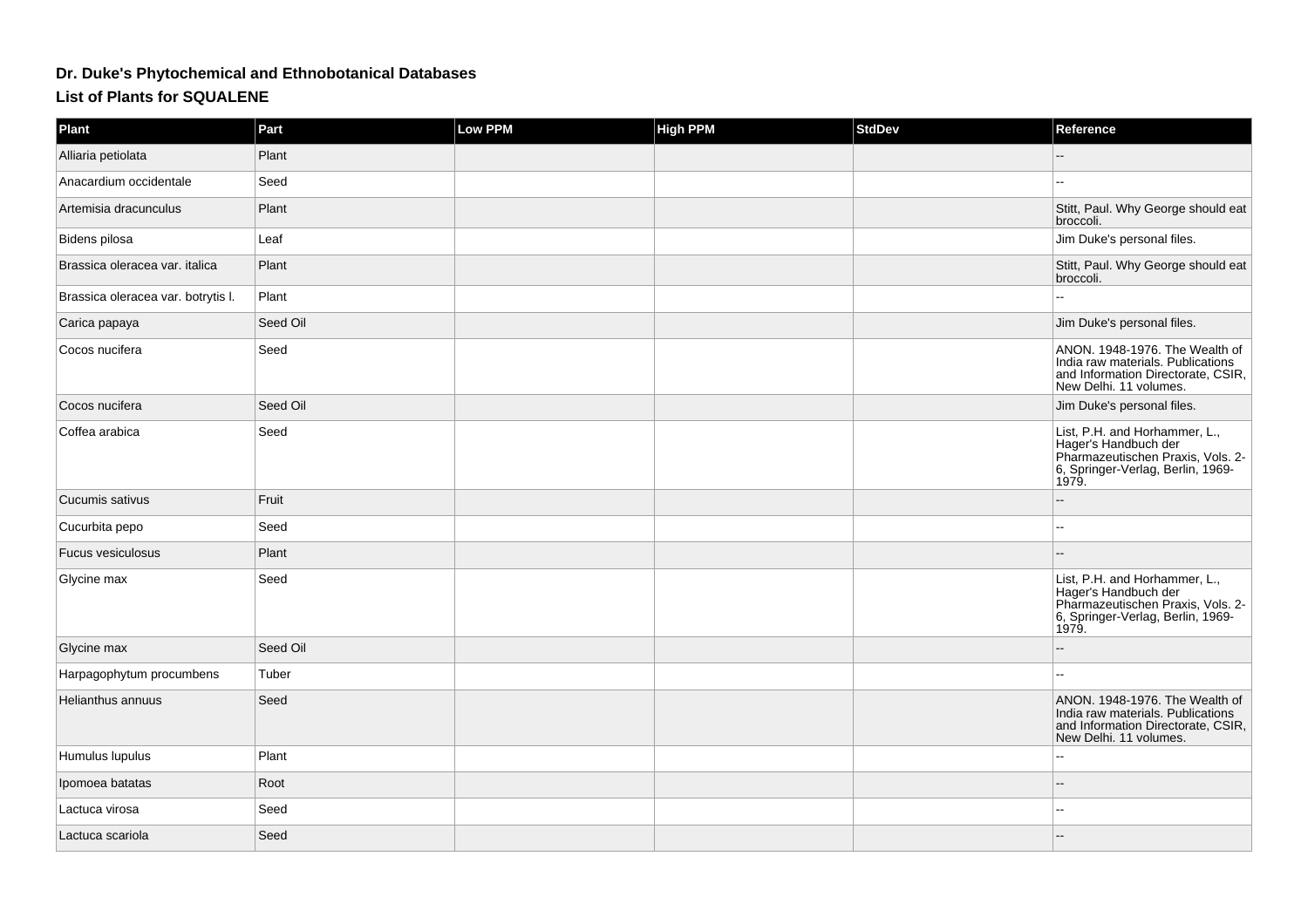| Plant                   | Part                   | <b>Low PPM</b> | <b>High PPM</b> | <b>StdDev</b>       | Reference                                                                                                                                |
|-------------------------|------------------------|----------------|-----------------|---------------------|------------------------------------------------------------------------------------------------------------------------------------------|
| Linum usitatissimum     | Seed                   |                |                 |                     | List, P.H. and Horhammer, L.,<br>Hager's Handbuch der<br>Pharmazeutischen Praxis, Vols. 2-<br>6, Springer-Verlag, Berlin, 1969-<br>1979. |
| Linum usitatissimum     | Seed Oil               |                |                 |                     |                                                                                                                                          |
| Lycopersicon esculentum | Fruit                  |                |                 |                     | $\sim$                                                                                                                                   |
| Momordica charantia     | Seed Essent, Oil       |                |                 |                     | Jim Duke's personal files.                                                                                                               |
| Olea europaea           | Fruit                  |                |                 |                     | List, P.H. and Horhammer, L.,<br>Hager's Handbuch der<br>Pharmazeutischen Praxis, Vols. 2-<br>6, Springer-Verlag, Berlin, 1969-<br>1979. |
| Oryza sativa            | Seed                   |                |                 |                     |                                                                                                                                          |
| Panax quinquefolius     | Seed Oil               |                |                 |                     |                                                                                                                                          |
| Panax ginseng           | Seed Oil               |                |                 |                     |                                                                                                                                          |
| Papaver somniferum      | Seed                   |                | 59.0            | -1.1722641630833899 | ANON. 1948-1976. The Wealth of<br>India raw materials. Publications<br>and Information Directorate, CSIR,<br>New Delhi. 11 volumes.      |
| Pimpinella anisum       | Plant                  |                |                 |                     |                                                                                                                                          |
| Pistacia vera           | Seed                   |                |                 |                     |                                                                                                                                          |
| Pisum sativum           | <b>Sprout Seedling</b> |                |                 |                     |                                                                                                                                          |
| Prunus cerasus          | Plant                  |                |                 |                     |                                                                                                                                          |
| Prunus armeniaca        | Seed                   |                | 200.0           | -0.0989573644161303 | List, P.H. and Horhammer, L.,<br>Hager's Handbuch der<br>Pharmazeutischen Praxis, Vols. 2-<br>6, Springer-Verlag, Berlin, 1969-<br>1979. |
| Prunus persica          | Seed                   |                |                 |                     |                                                                                                                                          |
| Ricinus communis        | Seed                   |                | 380.0           | 1.27122152749952    | ANON. 1948-1976. The Wealth of<br>India raw materials. Publications<br>and Information Directorate, CSIR,<br>New Delhi, 11 volumes.      |
| Rosmarinus officinalis  | Plant                  |                |                 |                     | $-$                                                                                                                                      |
| Sesamum indicum         | Seed Oil               |                |                 |                     |                                                                                                                                          |
| Tilia sp.               | Wood                   |                |                 |                     |                                                                                                                                          |